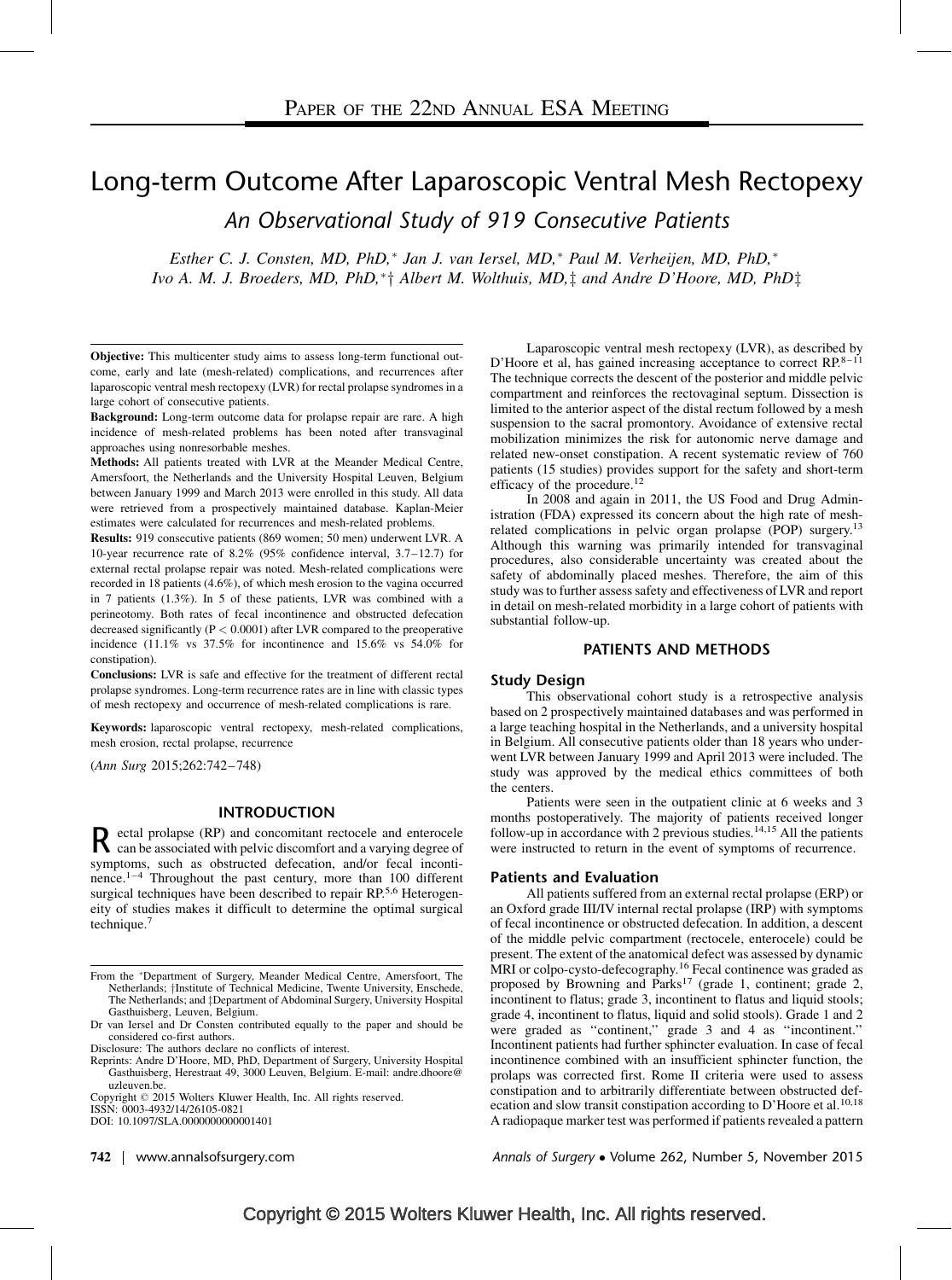of low frequency constipation. The functional outcome was measured at the moment of last follow-up. In patients where a reintervention was indicated, the functional outcome was noted at the last follow-up before the intervention. Postoperative morbidity was classified according to the Clavien-Dindo (CD) classification.[19,20](#page-5-0) Grade I and II were assigned as minor, grade III or more as major. Mesh related morbidity was recorded separately.

## Surgical Technique

The surgical technique of LVR was performed according to the technique as described in detail by D'Hoore et al.<sup>9</sup> In Belgium a Marlex (Bard, Crawley, UK) mesh was used. In the Netherlands either a Hi-TEC mesh (Textiles Hi-Tec, Labastide-Rouairoux, France) (until mid2007) or a Prolene (Ethicon Inc., Johnson & Johnson, Hamburg, Germany) mesh (from mid-2007 and onwards) was inserted. The change of mesh was because of a new policy in stock acquisition, not on any surgical grounds.[14](#page-4-0) The mesh was attached to the sacral promontory using titanium tacks (Autosuture Protack 5 mm, Covidien, Minneapolis, MN), a stapler (Endopath EMS; Ethicon Endosurgery, Norderstedt, Germany), and/or nonresorbable sutures. The mesh was sutured to the ventral aspect of the distal rectum. In patients with a concomitant symptomatic low rectocele (level III, perineocele), a small perineotomy was performed to complete the rectovaginal septum dissection to the level of the perineal body. The mesh was sutured on top of the anal sphincters to obtain complete rectovaginal septum reinforcement. Technical details were highlighted in references 15 and 21.

## Statistical Analysis

Statistical Package for the Social Science, version 20.0 (IBM Corp., Armonk, NY) was used for statistical analysis. Data are presented as percentage, mean  $\pm$  SD, median, and range. Because of difference in follow-up between patients, the Kaplan-Meier method was used to estimate the complication and recurrence rate at various timepoints. In the text, the risk estimates after a period of 10 years are presented. To evaluate differences in functional outcome, McNemar tests were used.  $P < 0.05$  was considered statistically significant.

## RESULTS

## Patients Characteristics and Operative Data

A total of 919 patients (869 females; 50 males) underwent LVR (Table 1). One hundred six patients (11.5%) had an additional perineotomy to correct a level III perineocele.<sup>[15,21](#page-4-0)</sup> Five hundred twenty one (56.7%) patients had previous pelvic or abdominal surgery; 338 (36.8%) received hysterectomy, 85 (9.2%) cystopexy, 96 (10.4%) posterior colporrhaphia, and 12 (1.3%) various sphincter operations. In 20 (2.2%) patients conversion to laparotomy was required. The reasons for conversion were extensive intra-abdominal adhesions in 13 patients, bleeding from the left iliac vein  $(n = 4)$ , poor visibility  $(n = 1)$ , small bowel perforation  $(n = 1)$ , and an anesthesia-related cause  $(n = 1)$ . In addition, intra-operative complications occurred in 3 patients (0.3%). In 2 patients, a posterior vaginal wall perforation occurred, and in 1 patient the rectum was perforated. All perforations were sutured during surgery. In both patients with vaginal lacerations LVR was continued. The procedure complicated by a rectal perforation was aborted and performed uneventfully at an interval of 4 months. No mesh-related complications occurred after these intraoperative complications.

## Early Postoperative Course

Postoperative in-hospital mortality occurred in 1 (0.1%) 85 year-old ASA IV patient as a result of urosepsis. Mean overall length of hospital (LOS) stay was 4.4 days (range 1–30, SD 2.45) with a median of 4 days. Mean LOS stay decreased from 5.92 days (first 50 patients per hospital) to 3.86 (last 50 patients per hospital). Early postoperative (<30 days) complications were observed in 110  $(12.0\%)$  patients. Only 1.6% of these patients had a major complication (Table 1).

## Long-term Outcome

#### Late Postoperative Complications

Median follow-up after LVR was 33.9 months (range 0.4– 143.6). Seven hundred and ninety patients (86.0%) were available for follow-up after 3 months. During follow-up, 23 patients (2.5%) died

|                                     | Total $n = 919$ (%) | Leuven $n = 498$ (%) | Amersfoort $n = 421$ (%) |
|-------------------------------------|---------------------|----------------------|--------------------------|
| Females/males [mean age]            | 869/50 [55.8]       | 463/34 [50.7]        | 405/16 [61.8]            |
| Diagnosis-ERP                       | 242 (26.3)          | 186 (37.3)           | 56 (13.3)                |
| IRP or/and symp. rectocele          | 460(50.1)           | 194 (39.0)           | 266 (63.2)               |
| With enterocele                     | 217 (23.6)          | 118 (23.7)           | 99 (23.5)                |
| Conversion                          | 20(2.2)             | 10(2.0)              | 10(2.4)                  |
| Postoperative in-hospital mortality | 1(0.1)              | 0                    | 1(0.2)                   |
| Length of hospital stay (mean)      | 4.4                 | 4.4                  | 4.5                      |
| Early postoperative complications   | 114 (12.4)          | 82 (16.5)            | 32(7.6)                  |
| Major                               | 15(1.6)             | 7(1.4)               | 8(1.9)                   |
| Minor                               | 99 (10.8)           | 75(15.1)             | 24(5.7)                  |
| Preoperative fecal incontinence     | 344 (37.5)          | 121(24.3)            | 223(53.0)                |
| Grade 3 B&P                         | 18(2.0)             | 3(0.6)               | 15(3.6)                  |
| Grade 4 B&P                         | 326 (35.5)          | 118(23.7)            | 208 (49.4)               |
| Postoperative fecal incontinence    | 102(11.1)           | 50(10.0)             | 52 (12.4)                |
| Grade 3 B&P                         | 27(2.9)             | 17(3.4)              | 10(2.4)                  |
| Grade 4 B&P                         | 75(8.2)             | 33(6.6)              | 42(10.0)                 |
| Preoperative obstructed defecation  | 496 (54.0)          | 269 (54.0)           | 227(53.9)                |
| Postoperative obstructed defecation | 143 (15.6)          | 73 (14.7)            | 70 (16.6)                |
| <b>ST</b>                           | 12 ST(1.3)          | 11(2.2)              | 1(0.2)                   |

 $\degree$  2015 Wolters Kluwer Health, Inc. All rights reserved. example the served www.annalsofsurgery.com | 743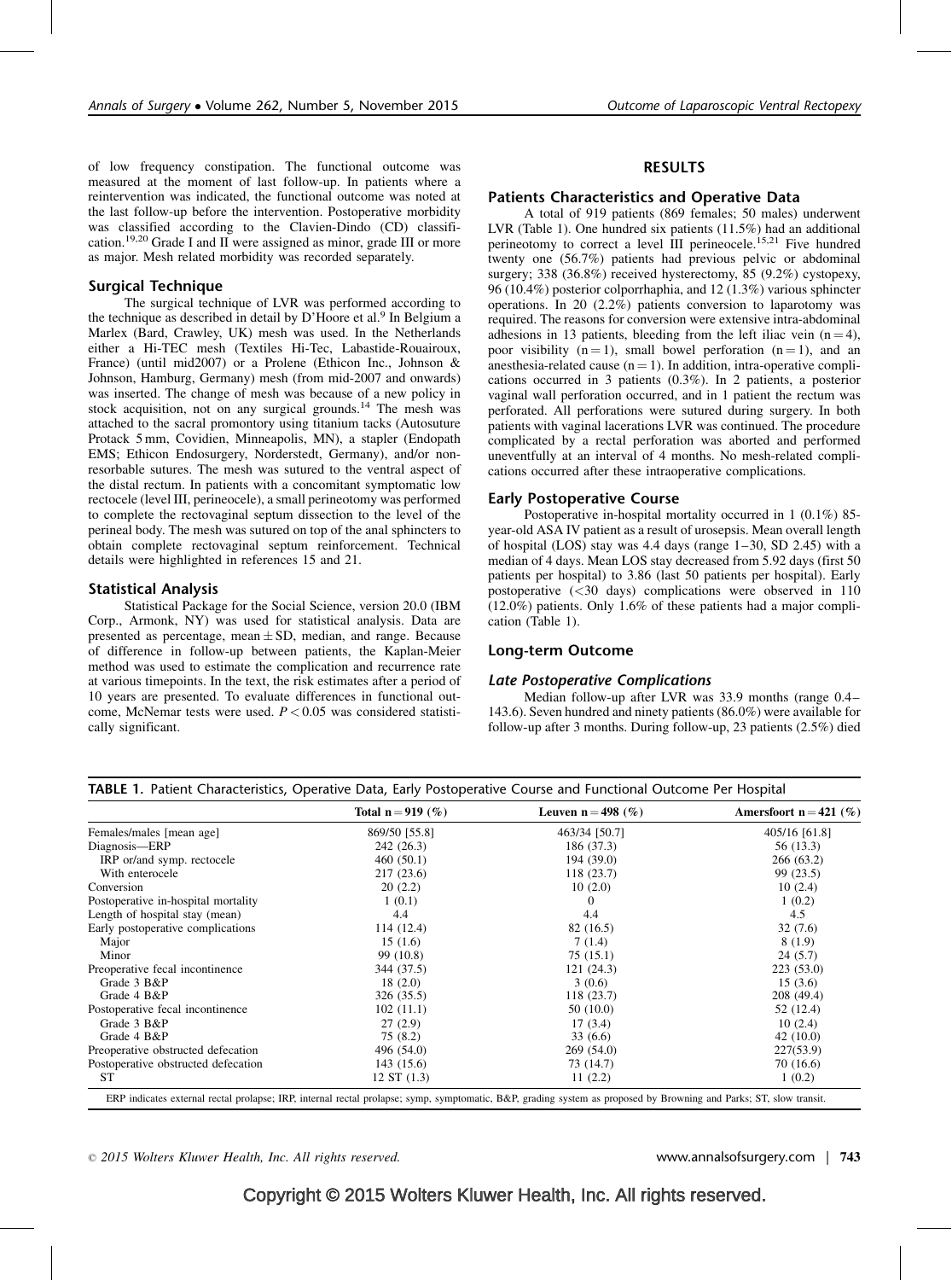## TABLE 2. Late and Mesh Complications After LVR-Treatment®

|                                                                                                  | Total $(\%^{\dagger})$ | CD Classification <sup>19,20</sup> | <b>Months!</b>    |
|--------------------------------------------------------------------------------------------------|------------------------|------------------------------------|-------------------|
| Late complication                                                                                | Minor                  |                                    |                   |
| Dyspareunia                                                                                      | 21(3.3)                | 21I                                | $8.2$ [1.1-60.3]  |
| Proctalgia fugax                                                                                 | 17(2.5)                | $17$ II                            | $5.4$ [1.1-38.8]  |
| Anal fissure                                                                                     | 14(2.4)                | 14 <sub>1</sub>                    | $5.2$ [1.3-70.9]  |
| Chronic pelvic pain                                                                              | 1(0.1)                 | I                                  | 1.1               |
| <b>SRUS/rectitis</b>                                                                             | 1(0.2)                 | П                                  | 13.5              |
| Total minor late complications >30 days $n = 54$ (8.5%)                                          |                        |                                    |                   |
| Late complication                                                                                | Major                  |                                    |                   |
| Perianal fistula-fistulectomy                                                                    | 4(0.6)                 | 4 IIIa                             | $11.5$ [3.2-13.5] |
| Incisional hernia- <i>primary closure</i>                                                        | 5(0.9)                 | $5 \n  IIIb$                       | $12.0$ [5.1-52.3] |
| Anal fissure-LIS                                                                                 | 2(0.3)                 | 2 IIIa                             | $6.4$ [4.4-13.6]  |
| Chronic pain—adhesiolysis/cleaving mesh                                                          | 3(0.4)                 | 3 IIIb                             | $11.0$ [4.3-14.4] |
| Neurinoma scar-excision                                                                          | 1(0.1)                 | Шa                                 | 7.5               |
| Spondylodiscitis-prolonged AB/orthopedic surgery (spondylodesis,<br>stabilization titanium cage) | 1(0.1)                 | IIIb                               | 2.8               |
| Rectal perforation/spondylodiscitis/sepsis—mesh<br>removal/double-barrel colostomy               | 1(0.1)                 | IIIb                               | 1.5               |
| Total major late complications, $n = 17$ (2.5%)                                                  |                        |                                    |                   |
| Mesh complication                                                                                |                        |                                    |                   |
| Mesh detachment-re-do rectopexy                                                                  | 9(2.7)                 | IIIb                               | 45.6 [5.0-99.3]   |
| Mesh erosion—resection                                                                           | 7(1.3)                 | IIIb                               | $8.9$ [1.7-47.9]  |
| Obstruction/presacral adhesions mesh—adhesiolysis/partial enterectomy                            | 1(0.4)                 | IIIb                               | 69.6              |
| (Chronic) mesh infection and fistula–low anterior side to end coloanal anastomosis               | 1(0.2)                 | IIIb                               | 18.2              |
| Total mesh complications $n = 18$ (4.6%)                                                         |                        |                                    |                   |

All minor late complications were treated conservative.

<sup>†</sup>All percentages are Kaplan-Meier (KM) estimates at 10 years of follow-up.

zMedian [minimum–maximum] duration in months between surgery and complication of the observed events (hence not based on the KM curve).

LIS indicates lateral internal sphincterotomy; SRUS, solitary rectal ulcer syndrome; AB, antibiotics.

of a cause unrelated to LVR. Seventy-eight patients suffered from 89 late complications (>30 days, Table 2). Three patients developed a septic spondylodiscitis. This was treated by antibiotics in 1 patient (early complication). The second patient required extensive orthopedic surgery and has, despite control of the sepsis, chronic invalidating lumbosacral pain. In the third patient the discitis was because of a rectal perforation for which the mesh was removed and a deviating colostomy was created (Table 2).

## Mesh-related Complications

Eventually 18 patients developed a mesh-related complication. The estimated percentages (Kaplan-Meier) were 1.5% after 3, 2.9% after 5, and 4.6% after 10 years (95% confidence interval (CI) 2.1–7.1, see Fig. 1 for Kaplan-Meier curve). Erosion of the mesh to the vagina occurred in 7 (1.3%) patients (Table 2, all percentages are Kaplan-Meier estimates at 10 years). Five of these patients had received a perineotomy in addition to the standard LVR.<sup>[15,21](#page-4-0)</sup> In all erosions, debridement of the mesh was performed and the vagina was closed over the defect. Most patients had pretreatment with topical estrogel. Two patients needed a second procedure and 1 patient underwent 3 interventions because of erosion, but at the end of follow-up all defects were closed without residual localized sepsis. In addition, 1 patient developed a complex fistula to the rectum and vagina. In this patient, a restorative resection with a low colorectal anastomosis was performed in 18.2 months after LVR. Dehiscence of the cranial side of the mesh (sacral promontory) was the reason for RP recurrence requiring refixation in 9 patients.

## Functional Outcome: Fecal Incontinence

Preoperatively, 344 patients (37.5%) suffered from fecal incontinence and at final follow-up a postoperative improvement of 80.2%  $(n = 276)$  was reported. Two hundred and forty-seven patients went from grade 4 to 1/2, 16 from grade 3 to 1/2, 13 from grade 4 to 3, and the remaining 68 patients (66 grade 4, 2 grade 3) did not change. ERP showed a decrease of fecal incontinence complaints from 40.5% to 14.8%, IRP and/or symptomatic rectocele from 37.8% to 8.5%, and IRP and/or symptomatic rectocele combined with enterocele from  $32.2\%$  to  $12.5\%$  ( $P < 0.0001$ , Table 3). New onset incontinence was documented in 21 patients (2.3%).



FIGURE 1. Kaplan-Meier curve for mesh-related complications for the total cohort (continuous line,  $n = 919$ ) and the confidence interval (dotted line). The duration of event-free survival was measured from date of surgery to the time of the event (complete) or the last follow-up (censored). At the bottom of the figure a table with the number of patients left for analysis at each time point is presented.

744 | www.annalsofsurgery.com 2015 Wolters Kluwer Health, Inc. All rights reserved.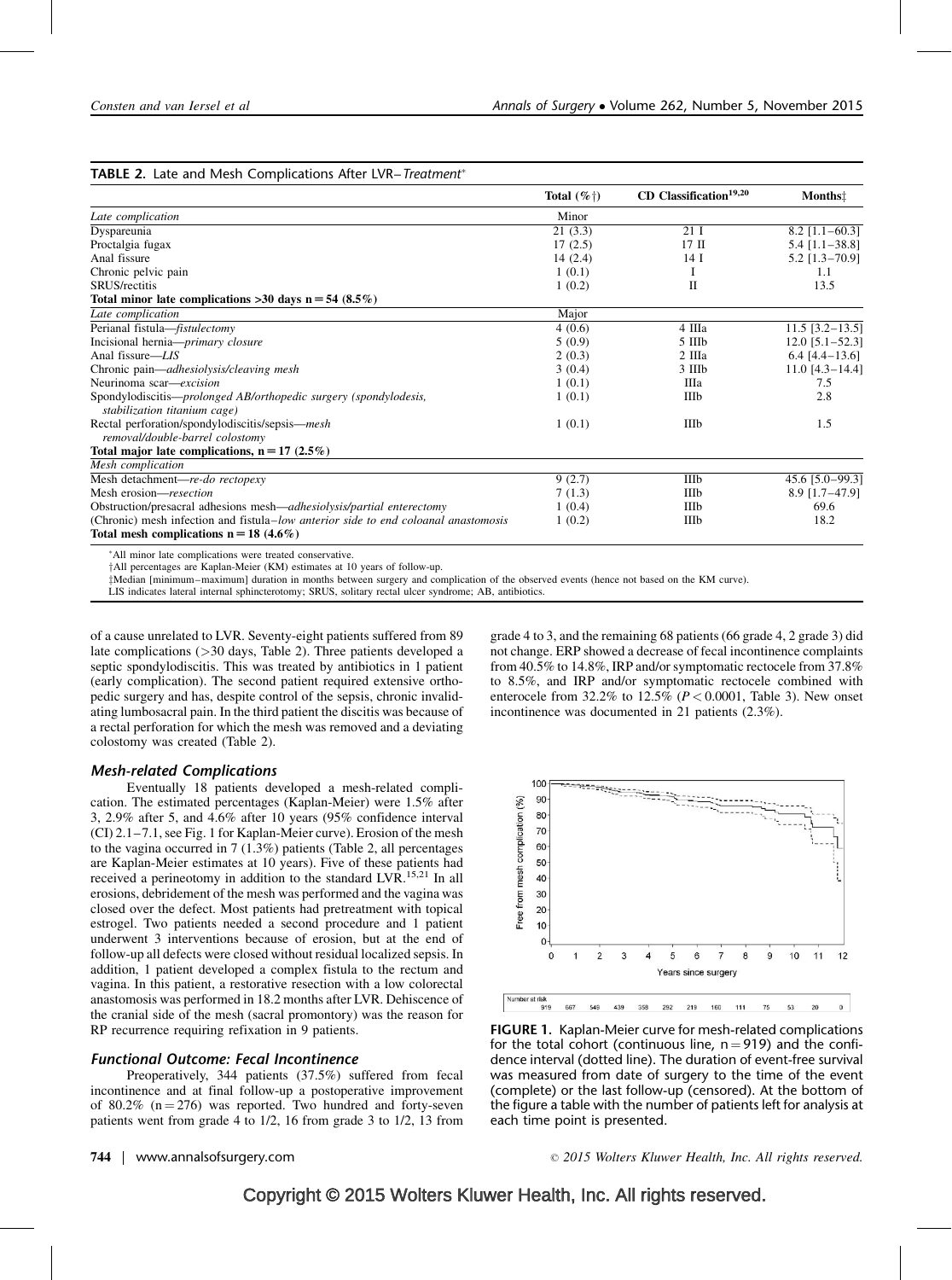TABLE 3. Functional Outcome and Recurrence

| <b>Functional Outcome</b>                          | Total $n$ (%) | <b>ERP</b><br>$(n = 242)$ | <b>IRP</b> and/or<br><b>Symptomatic Rectocele</b><br>$(n = 460)$ | <b>IRP</b> and/or Symptomatic<br><b>Rectocele with Enterocele</b><br>$(n=217)$         |
|----------------------------------------------------|---------------|---------------------------|------------------------------------------------------------------|----------------------------------------------------------------------------------------|
| <b>Fecal incontinence</b>                          |               |                           |                                                                  |                                                                                        |
| Pre-op                                             | 344 (37.5)    | 98 (40.5)                 | 174 (37.8)                                                       | 72 (33.2)                                                                              |
| Grade 3                                            | 18            | 3                         | 8                                                                |                                                                                        |
| Grade 4                                            | 326           | 95                        | 166                                                              | 65                                                                                     |
| Last FU                                            | 102(11.1)     | 36(14.8)                  | 39(8.5)                                                          | 27(12.5)                                                                               |
| Grade 3                                            | 27            | 10                        | 9                                                                | 8                                                                                      |
| Grade 4                                            | 75            | 26                        | 30                                                               | 19                                                                                     |
| P                                                  | < 0.0001      | < 0.0001                  | < 0.0001                                                         | < 0.0001                                                                               |
| <b>Obstructed defecation</b>                       |               |                           |                                                                  |                                                                                        |
| Pre-op                                             | 496 (54.0)    | 82 (33.9)                 | 291 (63.3)                                                       | 123(56.7)                                                                              |
| Last FU                                            | 143(15.6)     | 32(13.2)                  | 75 (16.3)                                                        | 36(16.6)                                                                               |
| <b>ST</b>                                          | $12(1.3)$ ST  | $4(1.7)$ ST               | $7(1.5)$ ST                                                      | $1(0.5)$ ST                                                                            |
| P                                                  | < 0.0001      | < 0.0001                  | < 0.0001                                                         | < 0.0001                                                                               |
| <b>Recurrence</b>                                  |               | <b>Total</b>              | ERP $(n = 242)$                                                  | <b>IRP</b> and/or symptomatic<br>rectocele with or without<br>enterocele ( $n = 677$ ) |
| Duration* between surgery and recurrence           |               | $24.1(1.0-139.4)$         | $22.0(3.8-64.6)$                                                 | $24.8(1.0-139.4)$                                                                      |
| Initial diagnosis                                  |               |                           |                                                                  |                                                                                        |
| <b>ERP</b>                                         |               | 21                        | 13                                                               | 8                                                                                      |
| IRP and/or symp. rectocele with/without enterocele |               | 47                        | 2                                                                | 45                                                                                     |
| Total recurrences                                  |               | 68                        | 15                                                               | 53                                                                                     |
|                                                    |               |                           |                                                                  |                                                                                        |

 Median [minimum–maximum] duration in months between surgery and recurrence of the observed events (hence not based on the Kaplan Meier curve). ERP indicates external rectal prolapse; IRP, internal rectal prolapse; pre-op, preoperative; FU, follow-up; ST, slow transit constipation; symp., symptomatic.

## Functional Outcome: Obstructed Defecation, Constipation

Twenty-two (2.4%) patients developed new onset constipation and 12 patients with slow transit colonic constipation did not improve after LVR.

The preoperative presence of outlet obstruction  $(n = 496,$ 54%) declined significantly after surgery  $(n = 143, 15.6\%$ ,  $P < 0.0001$ ). In patients with IRP and/or symptomatic rectocele, symptoms of obstructed defecation resolved in 74.2%. This was the case in 70.7% of patients with IRP and/or symptomatic rectocele combined with enterocele, and in 61.0% of those with ERP  $(P < 0.0001$ , Table 3). Overall functional differences between the 2 hospitals are shown in Table 1.

#### Recurrence

A total of 68 patients developed a recurrence (Table 3). The estimated recurrence percentages for the whole cohort according to the Kaplan-Meier method were 7.0% after 3, 10.7% after 5, and 14.3% after 10 years (95% CI, 10.6–18.0).

## Recurrence After LVR for ERP

Thirteen patients with ERP (13/242) developed a clinical fullthickness external prolapse recurrence generating a recurrence percentage (Kaplan-Meier estimates) of 4.2%, 7.2%, and 8.2% (95% CI, 3.7–12.7) after 3, 5, and 10 years (Fig. 2). In addition, 8 patients developed a symptomatic IRP with/without enterocele recurrence requiring surgical correction.

## Recurrence After LVR for IRP

Forty-five patients were diagnosed with recurrent IRP with/ without enterocele, (45/677) and 2 patients developed an ERP (2/ 677, Table 3). The Kaplan-Meier estimates for recurrence for patients initially diagnosed with IRP was 7.5% after 3, 11.1% after 5, and 14.2% after 10 years.

## **DISCUSSION**

Surgery for rectal prolapse not only aims to correct the anatomical defect but should also improve anorectal function and avoid postoperative functional sequelae. LVR is rapidly becoming the procedure of choice to correct rectal prolapse syndromes.[11](#page-4-0) In our cohort half of the patients had previous abdominal or pelvic surgery, which is high as compared to similar smaller studies.<sup>[9,10](#page-4-0)</sup> Nonetheless, a low conversion rate (2.2%) was found, comparable to recent literature. $8-10$  During the dissection of the sacral promontory, it



FIGURE 2. Kaplan-Meier curve patients with an ERP recurrence within the ERP group (continuous line,  $n = 242$ ) and the confidence interval (dotted line). The duration of recurrence-free survival was measured from date of surgery to the time of recurrence (complete) or the last follow-up (censored). At the bottom of the figure a table with the number of patients left for analysis at each time point is presented.

2015 Wolters Kluwer Health, Inc. All rights reserved. www.annalsofsurgery.com | 745

## Copyright © 2015 Wolters Kluwer Health, Inc. All rights reserved.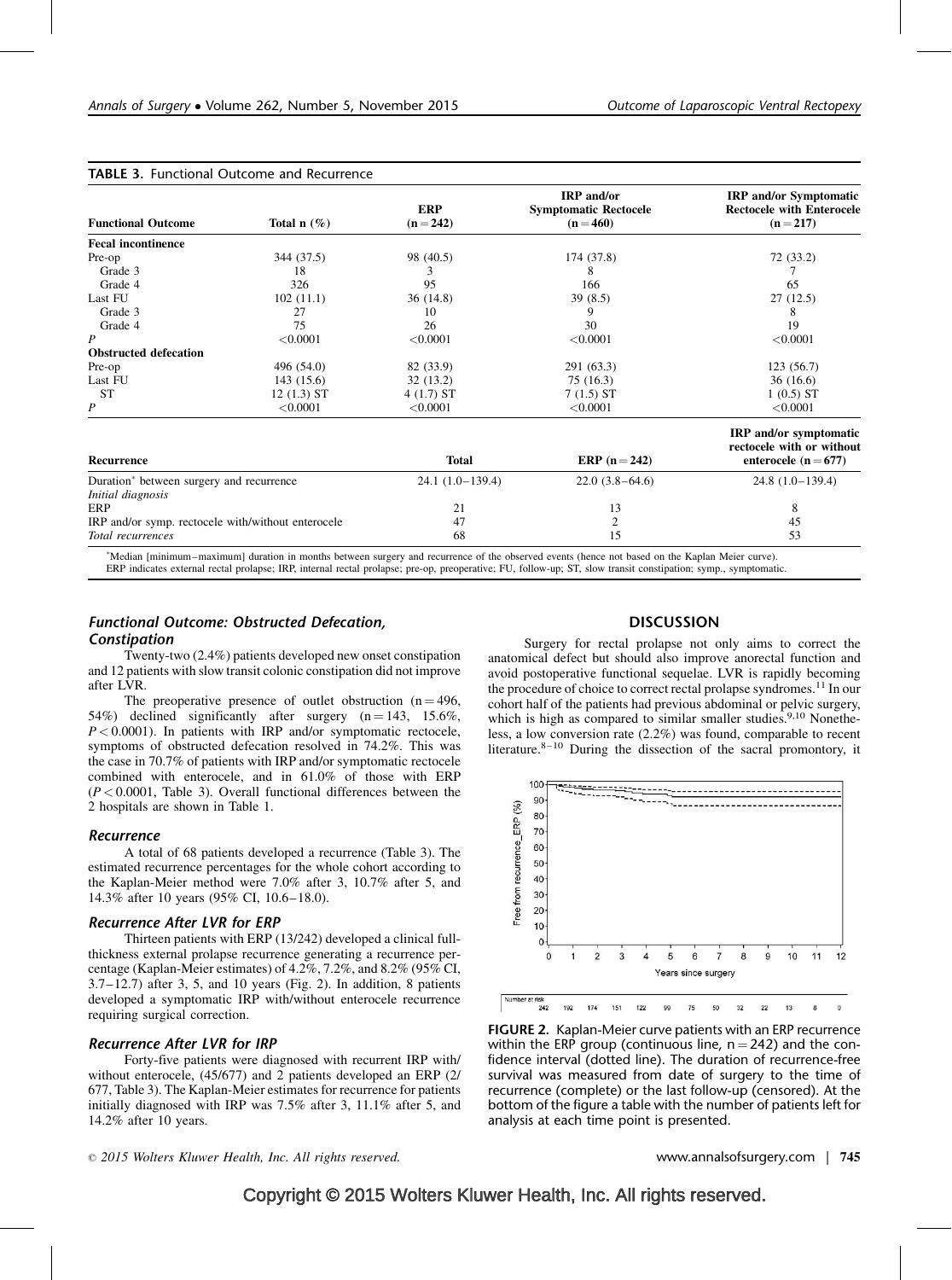<span id="page-4-0"></span>should be noted that the left iliac vein is at risk. Inadvertent vaginal or rectal perforation should be treated with meticulous suture closure and delayed mesh rectopexy. Most postoperative morbidity is minor and underscores the safety and reproducibility of the technique.<sup>22-24</sup> Sacral discitis is a rare complication; prompt diagnosis should prevent long-term sequelae.<sup>12,25</sup> Considering the low perioperative and postoperative complication rate, LVR can be considered safe.

Over time the risk for recurrence increases. The actuarial 10 year ERP recurrence rate in our study is 8.2% (CI 3.7–12.7). In a multicenter pooled analysis of 643 individual patients, data on different abdominal surgical techniques to treat RP showed a 5 and 10-year recurrence of 6.61 and 28.9%, regardless of the technique being used.[26](#page-5-0) Foppa et al. reported a crude 5-year recurrence rate of 6% but an actuarial 10-year recurrence rate of 20% (95% CI, 10.8–20.1) in 179 patients after laparoscopic suture rectopexy.[27](#page-5-0) LVR studies with shorter follow-up consequently show lower ERP recurrences rates varying from 1.6% to 5.6%,<sup>9,10,28-32</sup> with 1 small report with a percentage of  $15.4\%$ <sup>[33](#page-5-0)</sup> These studies reflect the need to have long-term follow-up data to evaluate the ultimate efficacy of rectopexy. In total (ERP/IRP), 68 recurrences were seen generating a 10yrs KM of 14.3%. This number is high compared to recurrence rates in recent studies including both ERP and IRP, and describing recurrences of both entities  $(0\% - 9.4\%^{14,34-38})$ . However, these are small studies with large differences in follow-up. The study of Mackenzie and Dixon compares best to our series (9.4% total recurrence ERP/IRP).<sup>[38](#page-5-0)</sup> Recurrence rates in our cohort are comparable with other rectopexy techniques that require more extensive rectal mobilization.[22,39,40](#page-5-0) Most recurrences occur after dehiscence of the mesh from the sacral promontory. However, we reinforce the mechanical fixation with 1 or 2 additional nonresorbable sutures.

The risk for mesh related complications is key importance. The FDAwarning is based on data from 110 studies including 11.785 women, where approximately 10% of women undergoing transvaginal POP repair with mesh will experience mesh erosion within 12 months.<sup>[41](#page-5-0)</sup> A large systematic review (21 studies,  $n = 1,869$ ) on sacral colpopexy showed an erosion rate of 4.7% (median 4.0%) for nonabsorbable synthetic mesh, thus, showing that abdominal POP surgery using mesh generates lower rates of mesh complications as compared to transvaginal POP surgery with mesh.<sup>[42](#page-5-0)</sup> The laparoscopic route for rectovaginal septum reinforcement using synthetic mesh is more safe with an actuarial 10-year risk for erosion of only 1.3% in this series. Furthermore this risk can be reduced by avoiding an additional perineotomy to correct low rectoceles, considering the incidence of erosion in the perineotomy group (5/106, 10yrs KM 6.2%). A review comparing multiple techniques for RP using mesh, reported 2% to 16% of patients with prosthetic rectopexy developing significant pelvic sepsis.<sup>40</sup> However, specific literature on meshrelated complications following LVR is limited. Mesh complication rates from 0% to 6.7% with mesh erosion percentages between 0% and 3.7% are described.14,22,24,31,32,35–38,43,44 Although there are serious concerns about mesh complications in POP surgery, based on this study and the literature it seems this is less of an issue regarding LVR. The use of biologicals is still under debate and more data are needed to balance between the risk for recurrence and graft-related morbidity. The behavior and tissue incorporation of the available biological grafts differ which makes outcome comparison difficult. Recent literature shows no statistical difference between biologic and non-absorbable mesh, but follow-up is short for studies concerning biologicals.[43,44](#page-5-0)

Surgical prolapse repair also aims to improve anorectal function. We observed a significant decrease in symptoms of obstructed defecation and a significant improvement of fecal continence. These findings correlate with literature on LVR without posterior rectal mobilization showing rates from 15.4% to 83.3%, and a mean

decrease of 40.3% for constipation, and 13.6% to 77.3% with an overall weighted mean decrease of 44.9% for fecal incontinence.<sup>[22](#page-5-0)</sup> In our cohort, new-onset constipation was only noted in 22 (2.4%) patients. A systemic review on functional outcome of different rectopexy techniques reported new-onset constipation in 5.5% to 10.5% for LVR without posterior rectal mobilization.[22](#page-5-0)

The most important limitation of this study are the differences in follow-up between patients because of the retrospective character. Although the Kaplan-Meier method yields appropriate estimates for recurrence and complication rates at various points in time, underestimation remains possible. In the evaluation of functional scores, differences in follow-up were even ignored. Therefore, selection bias may have occurred, as the probability of a revisit might be related to the degree of complaints. Furthermore, we cannot draw any conclusion on the within-patient evolution of the functional score, because these data are cross-sectional. These limitations should be taken into account interpreting the long-term outcomes.

## **CONCLUSION**

Laparoscopic ventral rectopexy is a safe and reliable technique to repair different rectal prolapse syndromes. It results in acceptable long-term recurrence rates while functional improvement is significant. Mesh-related problems are rare.

#### **REFERENCES**

- 1. Bordeianou L, Hicks CW, Kaiser AM, et al. Rectal prolapse: an overview of clinical features, diagnosis, and patient-specific management strategies. J Gastrointest Surg. 2014;18:1059–1069.
- 2. Beck DE, Allen NL. Rectocele. Clin Colon Rectal Surg. 2010;23:90–98.
- 3. McNevin MS. Overview of pelvic floor disorders. Surg Clin North Am. 2010;90:195–205.
- 4. Jones OM, Cunningham C, Lindsey I. The assessment and management of rectal prolapse, rectal intussusception, rectocoele, and enterocoele in adults. BMJ. 2011;342:c7099.
- 5. Formijne Jonkers HA, Draaisma WA, Wexner SD, et al. Evaluation and surgical treatment of rectal prolapse: an international survey. Colorectal Dis. 2013;15:115–119.
- 6. Laubert T, Kleemann M, Schorcht A, et al. Laparoscopic resection rectopexy for rectal prolapse: a single-center study during 16 years. Surg Endosc. 2010;24:2401–2406.
- 7. Tou S, Brown SR, Malik AI, et al. Surgery for complete rectal prolapse in adults. Cochrane Database Syst Rev. 2008;4:CD001758.
- 8. Collinson R, Wijffels N, Cunningham C, et al. Laparoscopic ventral rectopexy for internal rectal prolapse: short-term functional results. Colorectal Dis. 2010;12:97–104.
- 9. D'Hoore A, Penninckx F. Laparoscopic ventral recto(colpo)pexy for rectal prolapse: surgical technique and outcome for 109 patients. Surg Endosc. 2006;20:1919–1923.
- 10. D'Hoore A, Cadoni R, Penninckx F. Long-term outcome of laparoscopic ventral rectopexy for total rectal prolapse. Br J Surg. 2004;91:1500-1505.
- 11. Mercer-Jones M, D'Hoore A, Dixon A, et al. Consensus on ventral rectopexy: report from a panel of international experts. Colorectal Dis. 2014;16:82-88.
- 12. Gouvas N, Georgiou PA, Agalianos C, et al. Ventral colporectopexy for overt rectal prolapse and obstructed defaecation syndrome: a systematic review. Colorectal Dis. 2014;17:34–46.
- 13. Food and Drug Administration. FDA safety communication: Urogynecologic surgical mesh: update on the safety and effectiveness of transvaginal placement for pelvic organ prolapse. Published July 2011. Available at: [http://www.fda.gov/MedicalDevices/Safety/AlertsandNotices/ucm262435.htm.](http://www.fda.gov/MedicalDevices/Safety/AlertsandNotices/ucm262435.htm) [Accessed January 10, 2014.](http://www.fda.gov/MedicalDevices/Safety/AlertsandNotices/ucm262435.htm)
- 14. Formijne Jonkers HA, Poierrie N, Draaisma WA, et al. Laparoscopic ventral rectopexy for rectal prolapse and symptomatic rectocele: an analysis of 245 consecutive patients. Colorectal Dis. 2013;15:695–699.
- 15. van Geluwe B, Wolthuis A, Penninckx F, et al. A. Lessons learned after more than 400 laparoscopic ventral rectopexies. Acta Chir Belg. 2013; 113:103–106.
- 16. Kelvin FM, Maglinte DD, Hale DS, et al. Female pelvic organ prolapse: a comparison of triphasic dynamic MR imaging and triphasic fluoroscopic cystocolpoproctography. AJR Am J Roentgenol. 2000;174:81-88.

746 | www.annalsofsurgery.com 2015 Wolters Kluwer Health, Inc. All rights reserved.

## Copyright © 2015 Wolters Kluwer Health, Inc. All rights reserved.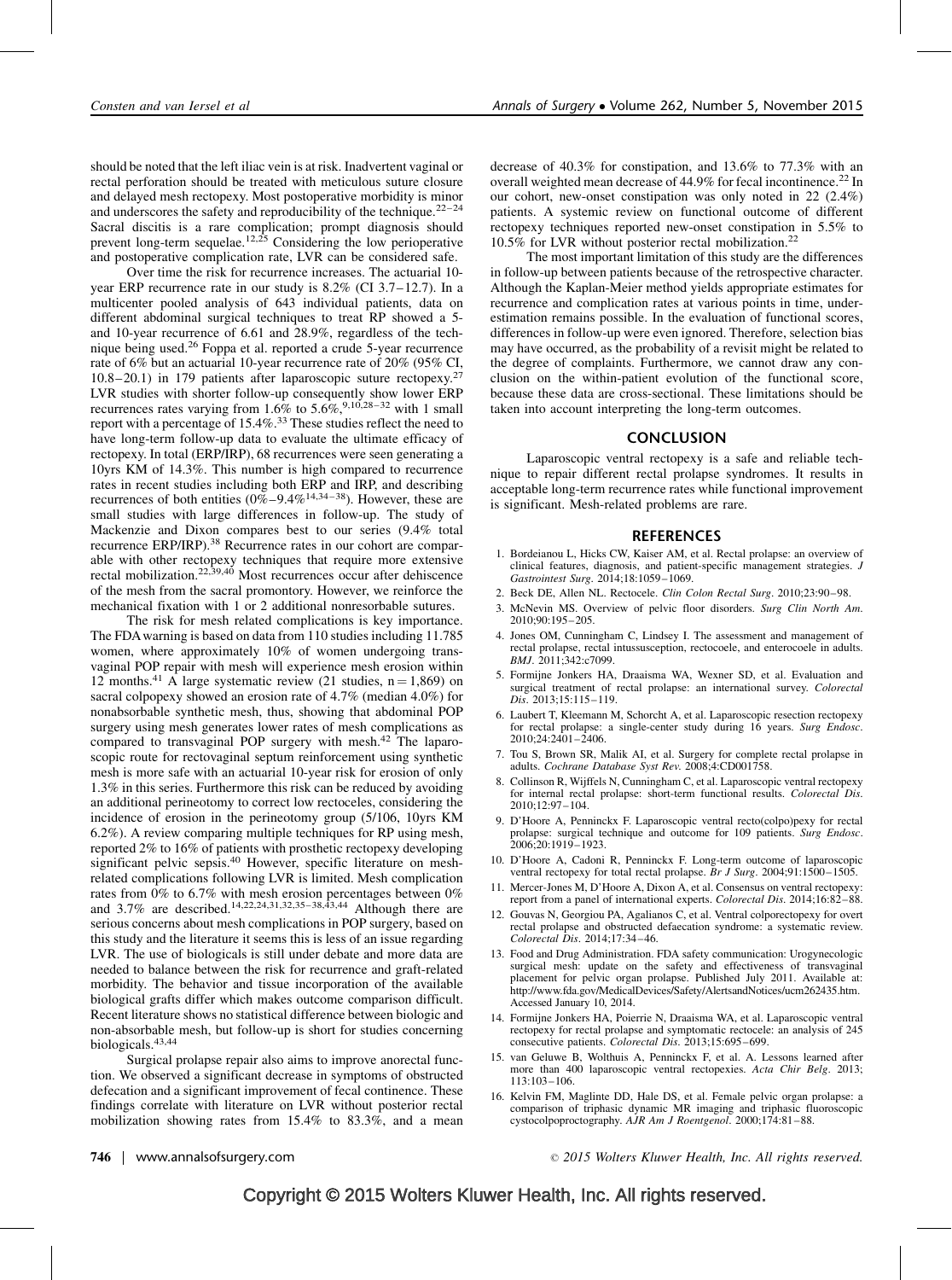- <span id="page-5-0"></span>17. Browning GG, Parks AG. Postanal repair for neuropathic faecal incontinence: correlation of clinical result and anal canal pressures. Br J Surg. 1983;70:101-104.
- 18. Thompson WG, Longstreth GF, Drossman DA, et al. Functional bowel disorders and functional abdominal pain. Gut. 1999;45(Suppl 2):II43– II47.
- 19. Clavien PA, Barkun J, de Oliveira ML, et al. The Clavien-Dindo classification of surgical complications: five-year experience. Ann Surg. 2009;250:187– 196.
- 20. Dindo D, Demartines N, Clavien PA. Classification of surgical complications: a new proposal with evaluation in a cohort of 6336 patients and results of a survey. Ann Surg. 2004;240:205–213.
- 21. D'Hoore A, Vanbeckevoort D, Penninckx F. Clinical, physiological and radiological assessment of rectovaginal septum reinforcement with mesh for complex rectocele. Br J Surg.  $2008;95:1264-1272$ .
- 22. Samaranayake CB, Luo C, Plank AW, et al. Systematic review on ventral rectopexy for rectal prolapse and intussusception. Colorectal Dis.  $2010:12:504-512$ .
- 23. Harmston C, Jones O. The evolution of laparoscopic surgery for rectal prolapse. Int J Surg. 2011;9:370–373.
- 24. Badrek-Al Amoudi AH, Greenslade GL, Dixon AR. How to deal with complications after laparoscopic ventral mesh rectopexy: lessons learnt from<br>a tertiary referral centre. *Colorectal Dis*. 2013;15:707–712.
- 25. Draaisma WA, van Eijck MM, Vos J, et al. Lumbar discitis after laparoscopic ventral rectopexy for rectal prolapse. Int J Colorectal Dis. 2011;26:255-256.
- 26. Raftopoulos Y, Senagore AJ, Di Giuro G, et al. Recurrence rates after abdominal surgery for complete rectal prolapse: a multicenter pooled analysis of 643 individual patient data. Dis Colon Rectum. 2005;48:1200–1206.
- 27. Foppa C, Martinek L, Arnaud JP, et al. Ten-year follow up after laparoscopic suture rectopexy for full-thickness rectal prolapse. Colorectal Dis. 2014;16:809–814.
- 28. Faucheron JL, Voirin D, Riboud R, et al. Laparoscopic anterior rectopexy to the promontory for full-thickness rectal prolapse in 175 consecutive patients: short- and long-term follow-up. Dis Colon Rectum. 2012;55:660-665.
- 29. Wijffels N, Cunningham C, Dixon A, et al. Laparoscopic ventral rectopexy for external rectal prolapse is safe and effective in the elderly. Does this make perineal procedures obsolete? Colorectal Dis. 2011;13:561-566.
- 30. Boons P, Collinson R, Cunningham C, et al. Laparoscopic ventral rectopexy for external rectal prolapse improves constipation and avoids de novo constipation. Colorectal Dis. 2010;12:526-532.
- 31. Auguste T, Dubreuil A, Bost R, et al. Technical and functional results after laparoscopic rectopexy to the promontory for complete rectal prolapse. Gastroenterol Clin Biol. 2006;30:659–663.
- 32. Randall J, Smyth E, McCarthy K, et al. Outcome of laparoscopic ventral mesh rectopexy for external rectal prolapse. Colorectal Disease. 2014;16: 914–919.
- 33. Verdaasdonk EG, Bueno de Mesquita JM, Stassen LP. Laparoscopic rectovaginopexy for rectal prolapse. Tech Coloproctol. 2006;10:318–322.
- 34. Slawik S, Soulsby R, Carter H, et al. Laparoscopic ventral rectopexy, posterior colporrhaphy and vaginal sacrocolpopexy for the treatment of recto-genital prolapse and mechanical outlet obstruction. Colorectal Dis. 2008;10:138-143.
- 35. Lauretta A, Bellomo RE, Galanti F, et al. Laparoscopic low ventral rectocolpopexy (LLVR) for rectal and rectogenital prolapse: surgical technique and functional results. Tech Coloproctol. 2012;16:477–483.
- 36. Maggiori L, Bretagnol F, Ferron M, et al. Laparoscopic ventral rectopexy: a prospective long-term evaluation of functional results and quality of life. Tech Coloproctol. 2013;17:431–436.
- 37. Gosselink MP, Joshi H, Adusumilli S, et al. Laparoscopic ventral rectopexy for faecal incontinence: equivalent benefit is seen in internal and external rectal prolapse. J Gastrointest Surg. 2015;19:558-563.
- 38. Mackenzie H, Dixon AR. Proficiency gain curve and predictors of outcome for laparoscopic ventral mesh rectopexy. Surgery. 2014;156:158–167.
- 39. Cadeddu F, Sileri P, Grande M, et al. Focus on abdominal rectopexy for fullthickness rectal prolapse: meta-analysis of literature. Tech Coloproctol. 2012;16:37–53.
- 40. Madiba TE, Baig MK, Wexner SD. Surgical management of rectal prolapse. Arch Surg. 2005;140:63–73.
- 41. Abed H, Rahn DD, Lowenstein L, et al. Incidence and management of graft erosion, wound granulation, and dyspareunia following vaginal prolapse repair with graft materials: a systematic review. Int Urogynecol J. 2011;22: 789–798.
- 42. Jia X, Glazener C, Mowatt G, et al. Systematic review of the efficacy and safety of using mesh in surgery for uterine or vaginal vault prolapse. Int Urogynecol J. 2010;21:1413–1431.
- 43. Smart NJ, Pathak S, Boorman P, et al. Synthetic or biological mesh use in laparoscopic ventral mesh rectopexy—a systematic review. Colorectal Dis. 2013;15:650–654.
- 44. Ogilvie Jr JW, Stevenson ARL, Powar M. Case-matched series of a non-crosslinked biologic versus non-absorbable mesh in laparoscopic ventral rectopexy. Int J Colorectal Dis. 2014;29:1477–1483.

## DISCUSSANTS

## S. Biondo (Barcelona, Spain):

I congratulate the authors for this series on consecutive patients that underwent laparoscopic ventral rectopexy (LVR). The strengths of the study are related to the large number of patients, the low recurrence rate for external rectal prolapse, the functional improvement on fecal incontinence and obstructed defecation, as well as a low mesh-related complication rate; a main point of concern after that technique. The study presents however some flaws because of its retrospective design and the heterogeneous type of diseases included.

In my opinion, even if results are reported on a Kaplan-Meier curve, those cannot be considered consistently reliable because of the lack of systematic follow-up. Therefore, it is difficult to draw strong conclusions on functional results in the long-term. I also think reporting results separately for internal prolapse, rectocele and enterocele would help in understanding functional results. Patients that underwent additional perineotomy for rectocele presented a higher rate of mesh-related problems.

Do you consider a combined approach always necessary? In patients with symptomatic rectocele alone, wouldn't you consider a perineal or tranvaginal approach as a first step, reserving the LVR in case of failure? Although it occurred only once, you stressed in the discussion that inadvertent rectal perforation should be sutured and mesh rectopexy delayed. What is the reason to preclude a recto-sacropexy without mesh in that situation? It could eventually avoid a reoperation that can be difficult in a previously dissected field. When evaluating young women for LVR, have you considered its potential impact on fertility?

## Response From A. D'Hoore (Leuven, Belgium):

Thank you Dr. Biondo for your comments and questions. A limitation of this study is the difference in follow-up among patients. Although the Kaplan-Meier approach yields appropriate estimates for recurrence and mesh-related complication rates, we ignored differences in follow-up for the functional outcome. However, the presented exploratory analysis reveals that after 1 to 2 years the probability of improved function (in regard to fecal incontinence and obstructed defecation) stabilizes. As these functional data are crosssectional, no conclusion can be drawn for the functional outcome in a single patient.

The procedure was initially designed to treat total rectal prolapse (external prolapse) and over time indications were enlarged to internal prolapse and rectocele (with or without an enterocele). Functional outcome in this group of patients is very dependent from the preoperative work-up and indication. Today, in view of the risk for vaginal erosion of the mesh in the combined approach (laparoscopic and perineal approach), we prefer a deep laparoscopic dissection to avoid a perineotomy. If, during the laparoscopic dissection, the rectum or vagina is breached the defect should be sutured and another technique performed (like suture rectopexy). No nonabsorbable mesh should be inserted at that time.

2015 Wolters Kluwer Health, Inc. All rights reserved. www.annalsofsurgery.com | 747